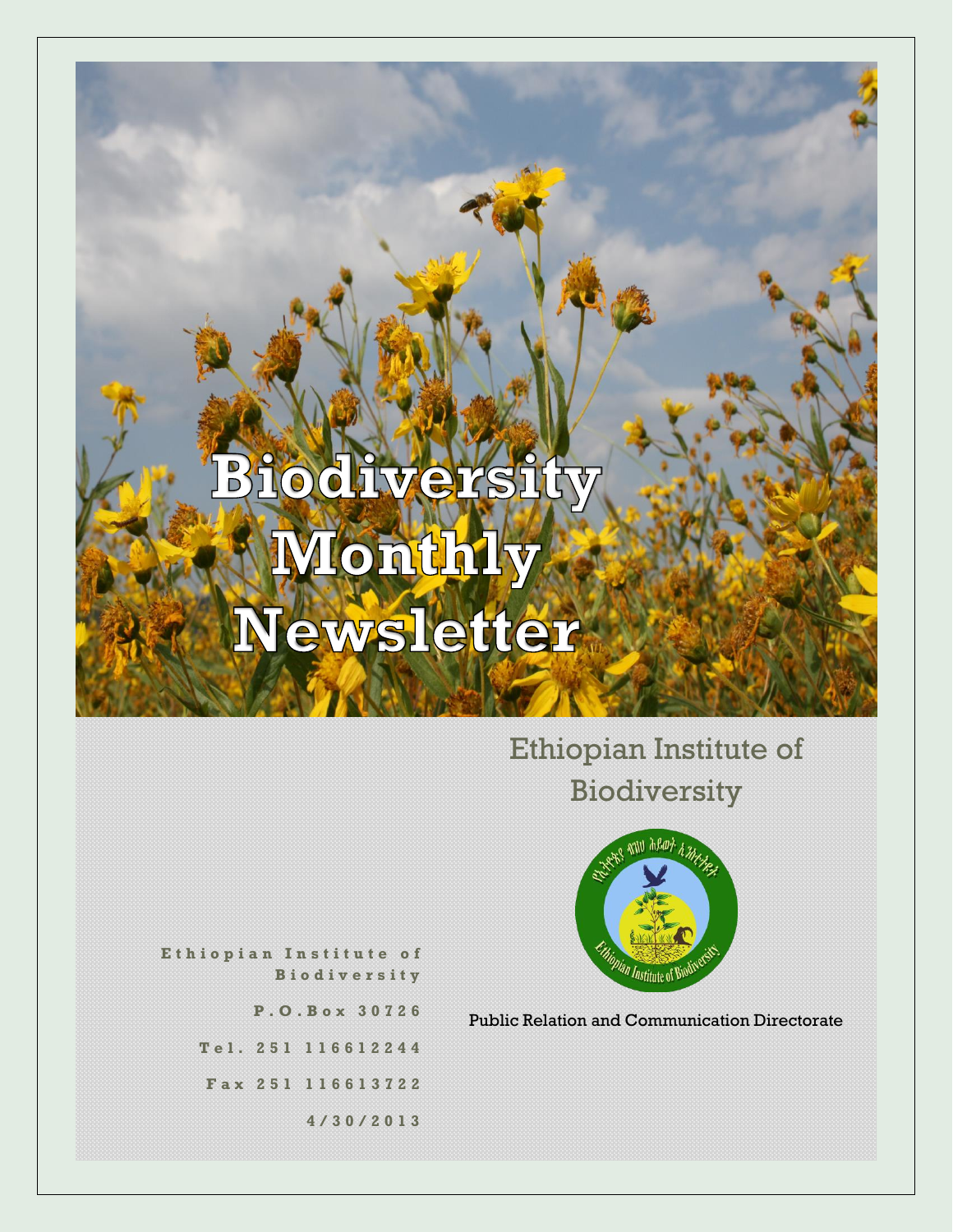**[The Botanist's Trip to Axum where the "Made in Ethiopia Obelisk stands with](http://www.ibc.gov.et/2771)  [Grace"](http://www.ibc.gov.et/2771)**

#### *Abiyot Berhanu (Source: Ethiopian Flora Network – www.etflora.net)*

**April 2nd, 2013** A professor told me a nice tale while we were discussing about our lost forests, "… forests are like the moon; we do not notice the beauty of the moon unless we are travelling during the night and we do not notice forests unless we miss their services". The past droughts of Wolo and Tigrai, the floods of Dire Dawa, the blackouts of our Electricity supply, the shortage of food due to erratic rainfalls are all directly or indirectly associated with the lost services of our forests. The services we get from forest ecosystems are enormous, such as clean air, water for drinking and hydroelectric power, fertile soils, timber and non-timber products, and much more. Researchers, policy makers, and others are well aware of these facts. However, our forests are disappearing at an alarming rate and the ecosystem services are being disrupted leaving us nowhere. Climate change is also impacting every sector including agriculture, industry and tourism. The challenge is a mystery – we know the methods of conservation but fail to accomplish conservation objectives.

The problems of forest clearing in northern Ethiopia before 3 or 4 decades or so were basically similar to the current problems: cutting trees for firewood and construction. Most of the forests of these areas were badly destroyed leaving traces in churches and sacred areas. This had resulted in serious consequences, better coined as worst punishments. Millions of people died due to famine and livestock lost as a result of the drought. And we were not able to learn from these outcomes and therefore, we still continued to destroy remaining forests elsewhere without a trace. Our fathers used to say, "The wise learns from someone"s mistakes, the foolish from his own mistakes".

Most of the time, when a Botanist/Forester thinks of northern Ethiopia, the image that comes to his mind could be degraded land without forests, dry river banks and poor households. Unfortunately, that has been true for the last four to five decades. The author of this article, Botanist by profession and born in the "lost forests" part of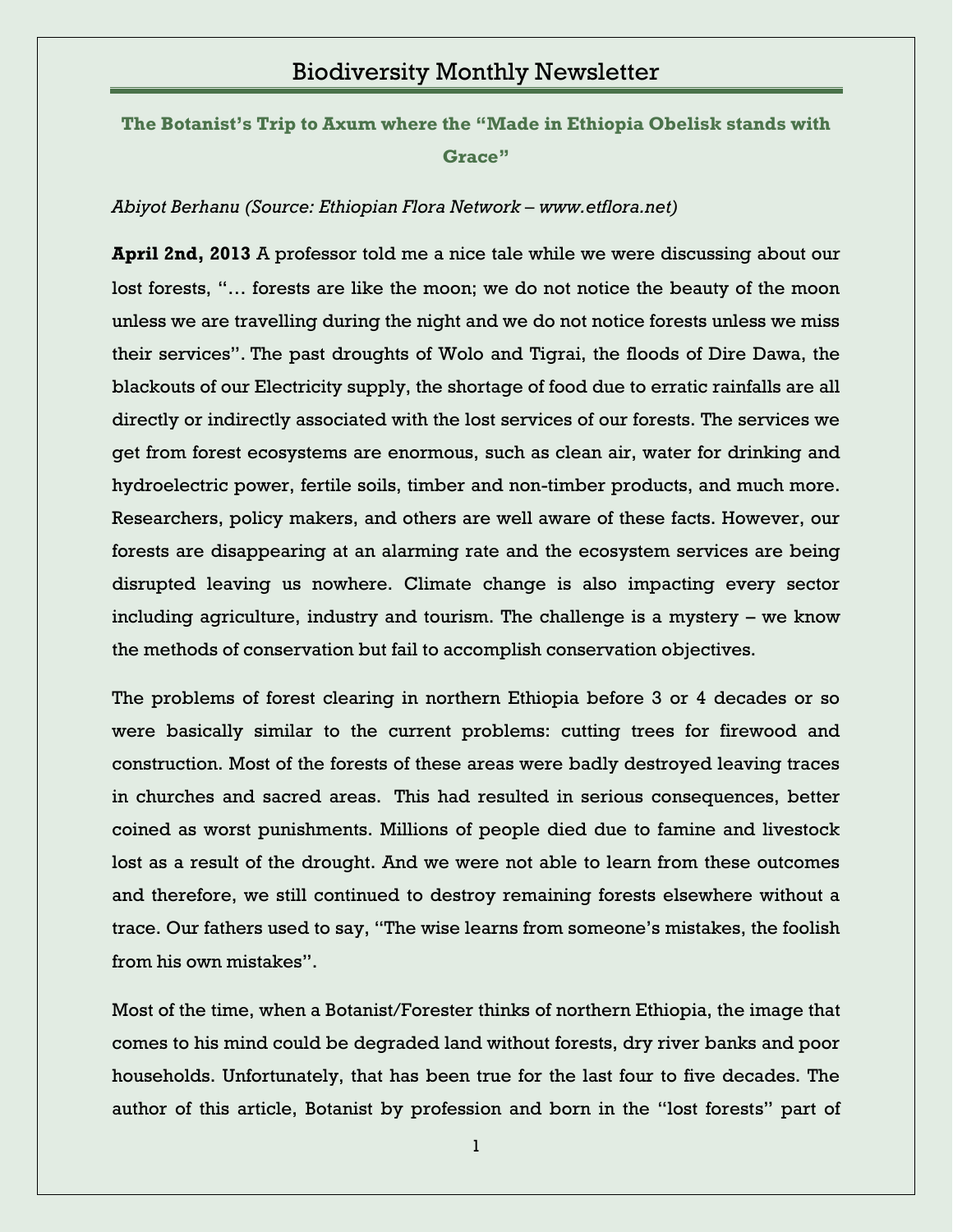Ethiopia, travelled to Axum through the Addis Ababa-Dessie-Mekelle-Axum road and witnessed the state of the "lost" and remaining forests of northern Ethiopia.

#### **The story goes as follows…**

When we left Addis Ababa (the capital of Ethiopia) early in the morning, I felt as a botanist, "I am travelling to the lands without forests, where once upon a time civilization flourished on costs of forests". That is probably normal feeling. It could have been worse if I were travelling to southwest Ethiopia, where the remaining biodiversity rich forests are under threat. I kept my eyes wide-open to catch all the images, bad or good, in my mind and my small camera so that I could tell the story.

#### **And the scenes started to come…**



*Secondary-forest-regeneration – Tigrai (Photo: Abiyot B.)*

It was not late when I realized that my feelings were wrongly set. Everything is changing. The lost forests are coming back in many areas. The hills are covered with secondary forests composed of graceful *Olea, Juniperus, Acacia, Hagenia, Podocarpus* trees. The scenes at Alamata (Tigrai) were breeze-taking! I could not believe my eyes, the forests are coming back. Any one crossing the ragged mountains can easily recognize the recovering forests.

That professor also once told me, "… forests recover through time once proper management systems are introduced on sustainable manner; particularly *Acacia*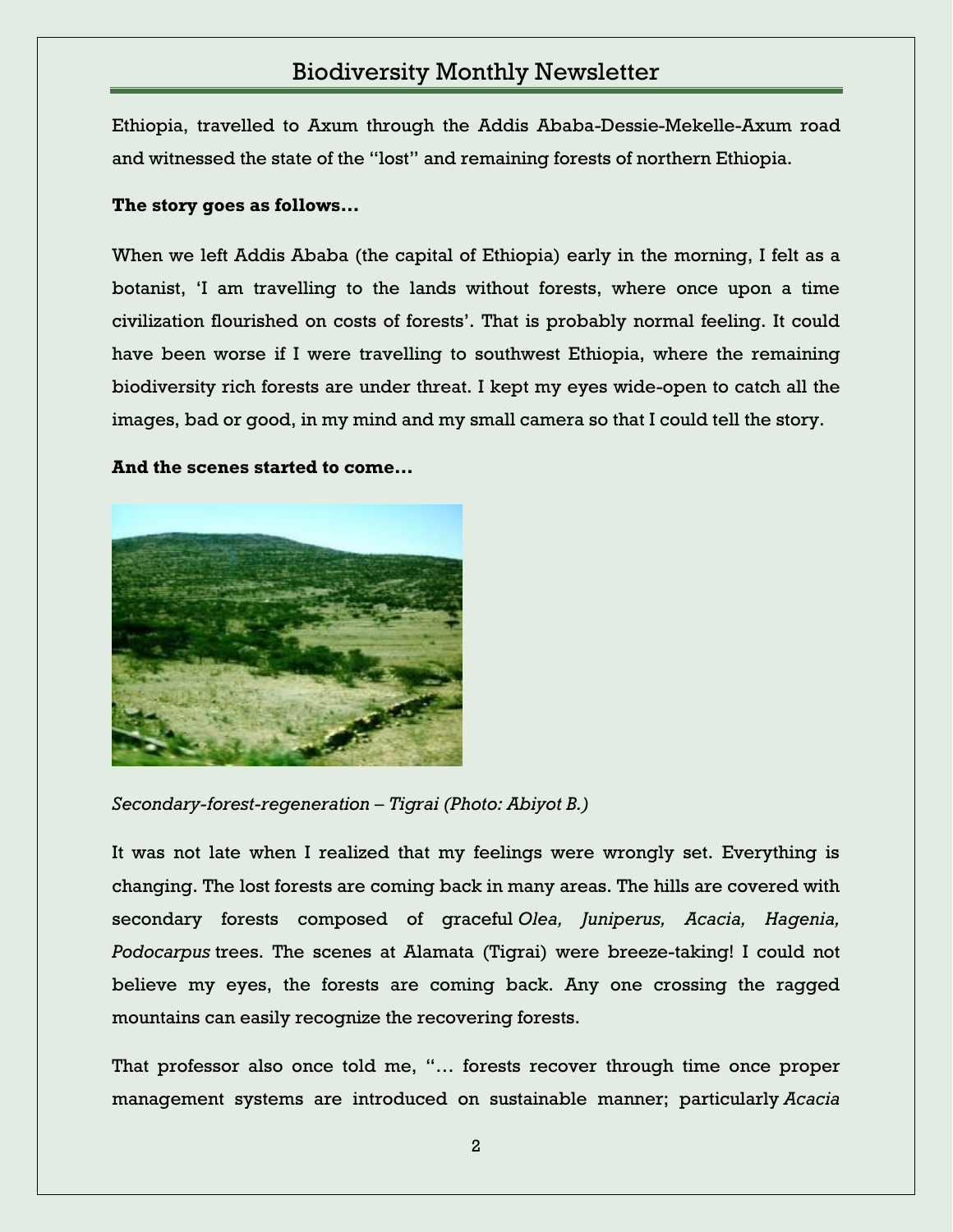woodlands could easily recover". He was right; the lost forests were not really lost. The degraded hills of Tigrai have been left aside for recovery and they are now covered with indigenous trees, shrubs and herbs. The road from Mekelle to Axum passes through some of the best reclaimed lands in the country, covered with beautiful plants.

All the way to Axum is a trip through the "lost and found" forests, the "moon", which we usually do not give value unless we are travelling during the night! The church forests are still there with graceful appearance as eye-witnesses, telling us the story that once those degraded and recovered areas were with the same status to virgin forests. The package which has been successfully utilized in Tigrai and Amhara deserves dissemination to other regions of Ethiopian.



*Axum Obelisk (Photo: Abiyot B.)*

The Axum obelisk which is a symbol of the lonely civilized planet – Aksumite Kingdom around two thousand years ago is still young, standing firm and tall. It is incredible to watch the obelisk closely. However, though exceptionally happy to be there, the Botanist"s feeling is still a little different: what was the role of trees in bringing and erecting the Axum obelisk there? There were no modern cranes at that time, my heroes did it by pulling the obelisk using elephants and the "railway" was the trunks of big trees underneath as historians tell us, right? Stones cannot be safely pulled over stones, rather on trunks of trees. And what was the reason for its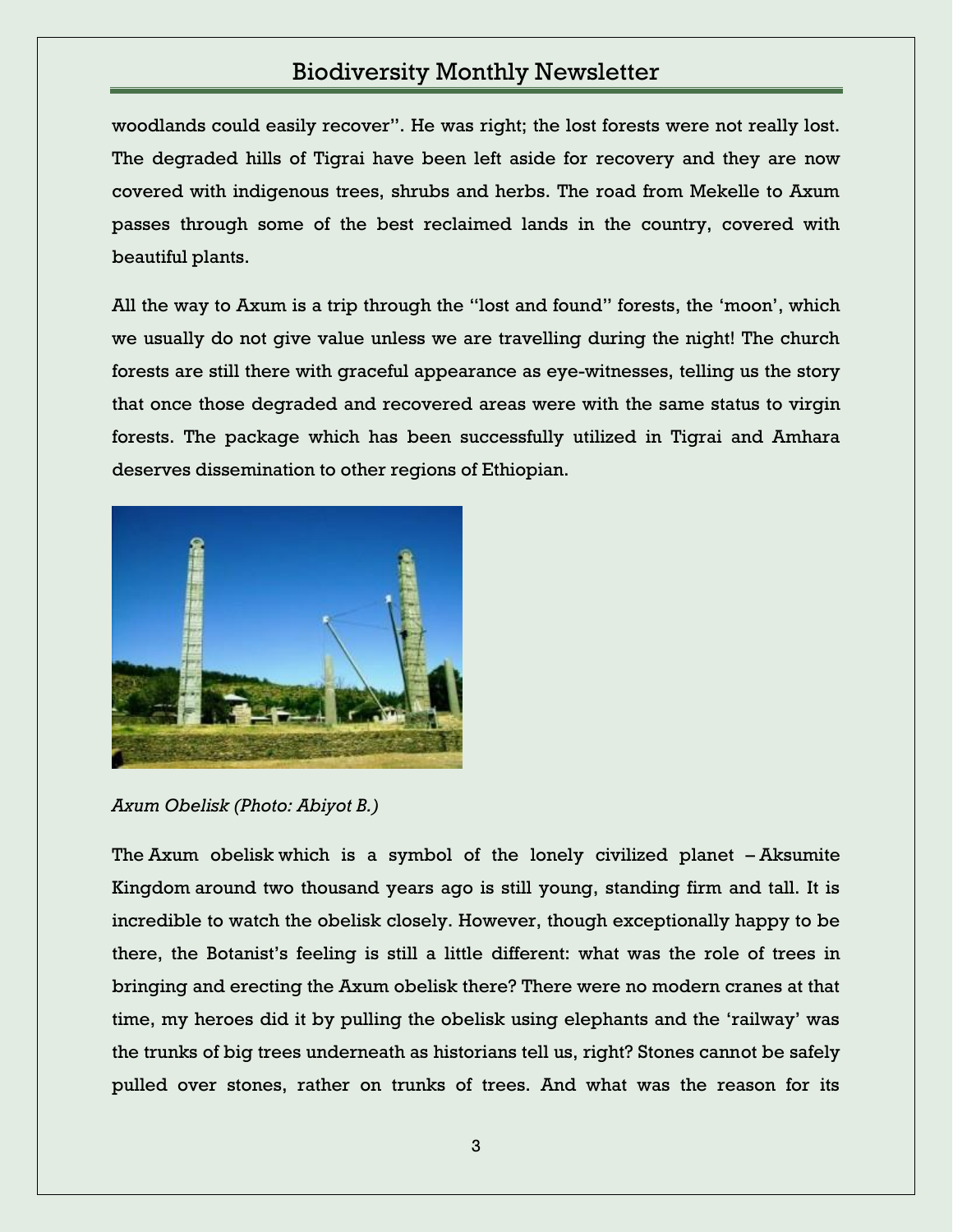tallness? Historians say it is tall to show respect as the underneath holds burials of great people.

#### **The Botanist's dream is as follows;**

"Aksumite "Engineers" before two thousand years ago or so thought that the "fine art" Axum obelisk could not be easily viewed by their king and the people due to obstruction by tall trees. What was their decision? No need to clear the heavenly forest, rather they engineered tall obelisks." This is my dream, it is not re-writing history. This could have been the best ever Environmental Impact Assessment conducted in Ethiopia if at all the Botanist's dream were true.

**[International Day of Forests celebrated in Bale Goba, Ethiopia](http://www.ibc.gov.et/2768)**

**29 March 2013:** The International Day of Forests (IDF) was celebrated in Oromiya Regional State, Bale Goba with different events such as songs, cultural dances, paper presentations, documentary film, and tree planting. Paper presentations focused on the Forest Ecosystem Services, State of Ethiopia"s Forest Genetic Resources, Forestry Research in Ethiopia and Medicinal Plants Conservation and utilization; while the documentary film summarized the objective of the IDF, Ethiopia's forests, conservation status, threats and conservation measures. Various messages about conservation and sustainable use of forests were included in the Documentary Film.

Dr. Gemedo Dalle, Director General of the Institute of Biodiversity Conservation, welcomed participants and stated that "Ethiopia, being signatory to the Convention on Biological Diversity, is honored to celebrate the first International Day of Forests in one of the richest forest biodiversity regions, Bale Goba. The Day is commemorated with the objective of raising awareness on conservation and sustainable utilization of our forests."

The Forests of Ethiopia have diminished from 40% in the 1940′s to below 3% in the 1980′s. The country has prioritized soil and water conservation as well as tree planting with the overall objective of increasing land productivity and conserving the country"s natural resources. Water shade management is being implemented in